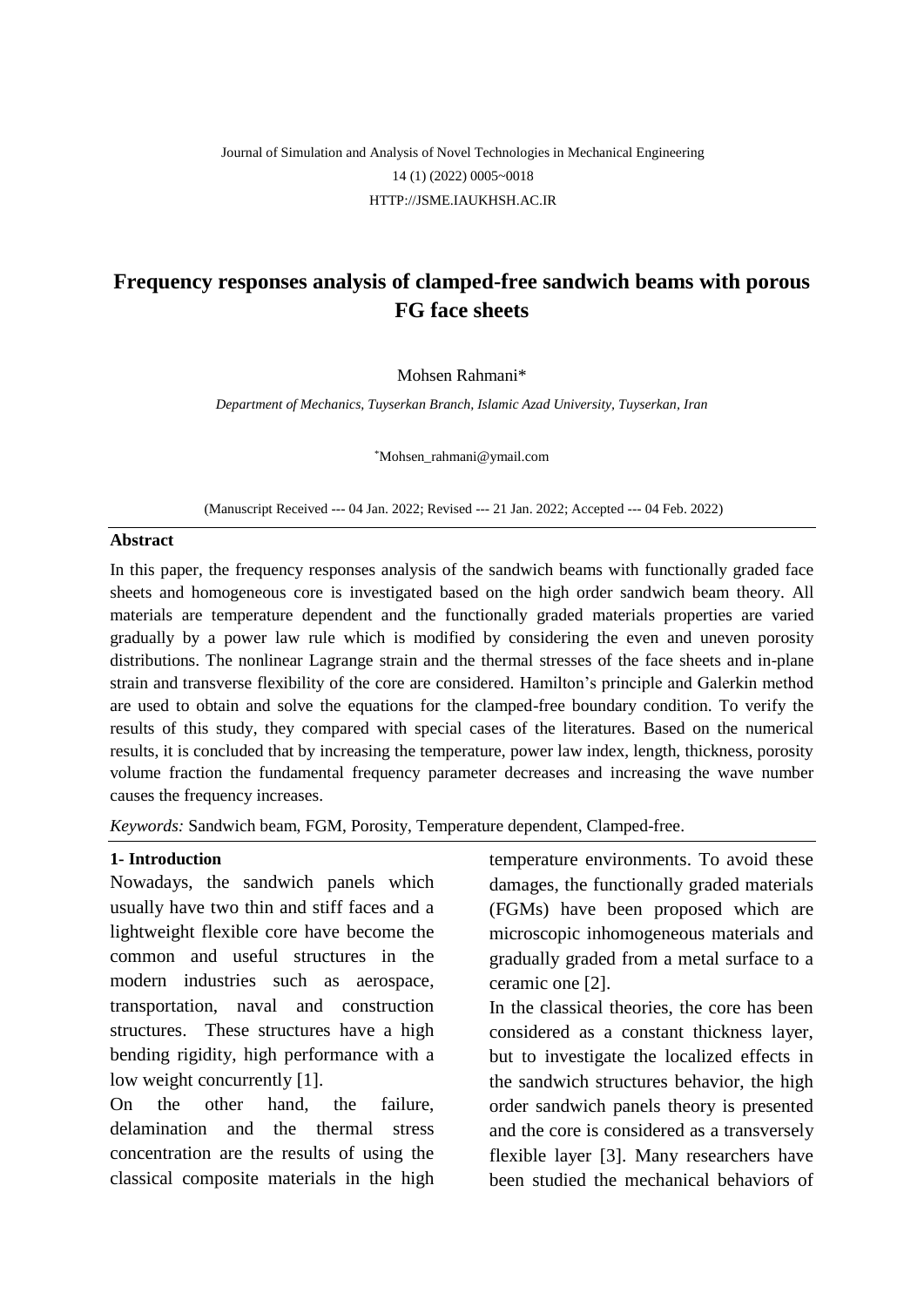sandwich beams by using different theories. Fazzolari studied the vibration and elastic stability of functionally graded sandwich beams resting on the elastic foundation by using a higher beam theory [4]. Based on the Timoshenko beam theory, Chen et al. studied the nonlinear vibration of sandwich beam with porous FG core and solved the equation by applying Ritz method theory [5]. Akbaş investigated the vibration of FG porous deep beam based on a finite element procedure under the thermal conditions [6]. Bourada et al. studied the vibration of FG beams with porosity based on a high order trigonometric deformation theory [7]. Li et al. studied the nonlinear vibration of FG sandwich beams with negative Poisson's ratio honeycomb core based on the 3D fullscale finite element analyses [8]. Wu et al. surveyed the vibration and buckling of sandwich beams with FG carbon nanotubereinforced composite faces based on the Timoshenko beam theory [9]. Xu et al. investigated the vibration of composite sandwich beam with corrugated core based on the continuous homogeneous theory and Rayleigh-Ritz method [10]. Li et al. investigated the vibration of multilayer lattice sandwich beams numerically and experimentally [11]. Li investigated the nonlinear vibration and stability of axially moving viscoelastic sandwich beam under resonances by using Galerkin method [12]. Şimşek and Al-shujairi investigated different types of vibration behaviors of FG sandwich beams under the harmonic loads by using Timoshenko beam theory [13]. Nguyen et al. studied the buckling and vibration behaviors of different types of FG sandwich beams by using a quasi 3D beam theory [14]. By using a finite element model, Kahya and Turan investigated the buckling and vibration of different types of FG sandwich beams based on the first order shear deformation theory [15]. Tossapanon and Wattanasakulpong studied the buckling and vibration behavior of sandwich beams with FG faces resting on elastic foundation based on the Timoshenko beam theory and Chebyshev collocation [16]. Arikoglu and Ozkol investigated the vibration of composite sandwich beams with viscoelastic core based on differential transform method [17]. Pradhan and Murmu investigated the vibration of FG beams and FG sandwich beams resting on elastic foundations by using differential quadrature method [18]. Mashat et al. studied the vibration of FG layered beams by using Carrera unified formulation and FEM [19]. Nguyen et al. studied the vibration and buckling of FG sandwich beams based on the higher order shear deformation theory [20]. Vo et al. studied the vibration and buckling of FG sandwich beams by using a quasi 3D theory and a finite element model [21]. Yang et al. studied the vibration behavior of the different type of the FG sandwich beams by using a meshfree boundary-domain integral equation method [22]. Abdolahi and Yas Studied the vibration of Timoshenko beam with the elastic foundation by using Timoshenko theory [23]. Farahani et al. studied the vibration behavior of thick FG beam under axial load based on the elasticity theory [24]. Pirmoradian and Karimpour studied the dynamic stability of a beam which excited by transition of circulating masses by considering the effects of convective mass acceleration and large deformation beam theory [25]. Pirmoradian et al. investigated the instability of double walled carbon nanotubes surrounded by elastic medium based on the Euler-Bernoulli beams model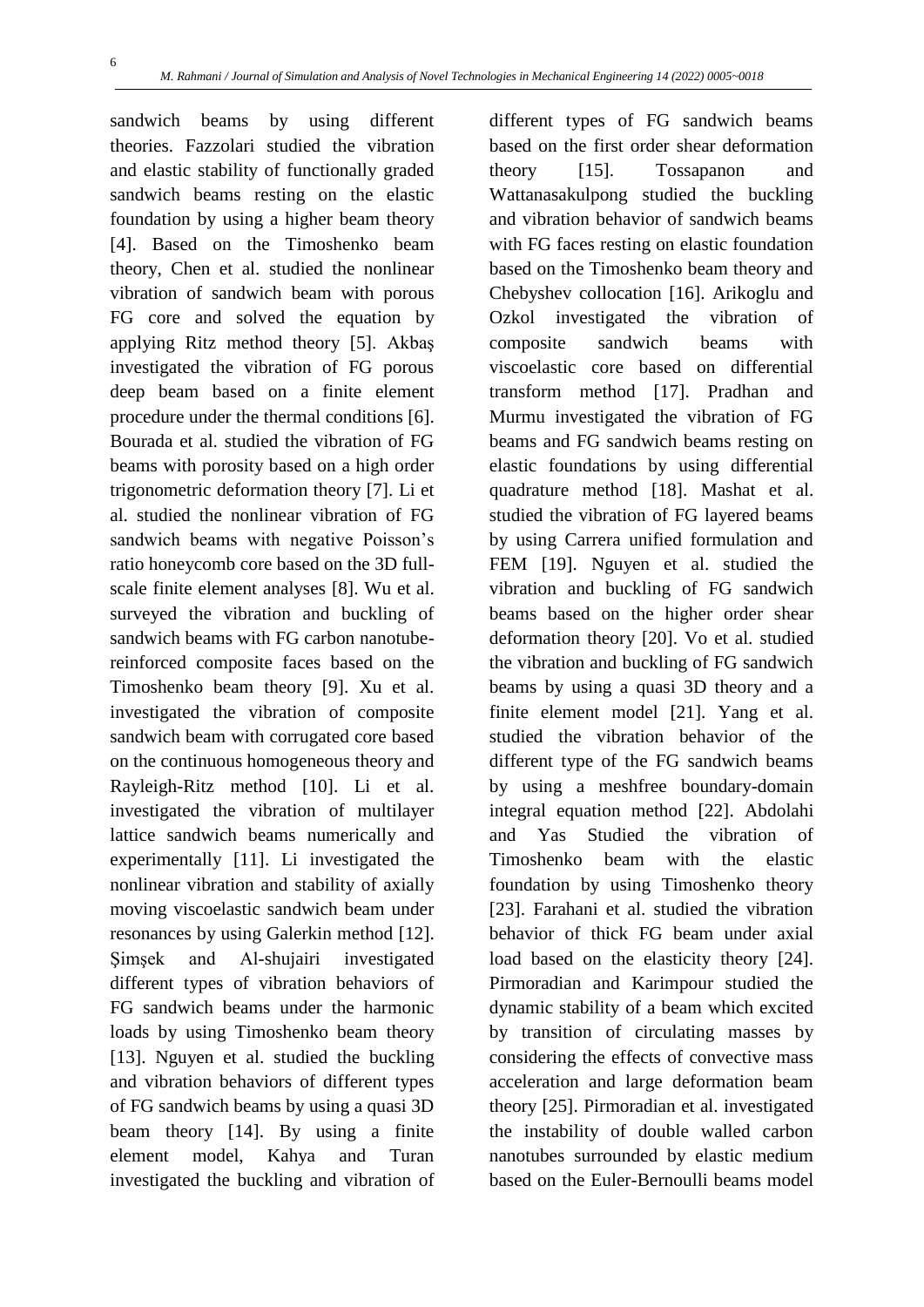and a nonlocal elastic theory [26],[27]. Torkan et al. studied transverse vibration of a rectangular plate on an elastic foundation and the instability due to occurrence of parametric resonance under passage of continuous series of moving masses [28]. Torkan et al. studied the dynamic stability of the thick rectangular plate carrying an orbiting mass and lying on a viscoelastic foundation based on the first order shear deformation theory [29]. Torkan and Pirmoradian studied the daynamic stability of thick elastic plates carrying a moving mass based on different higher order shear deformation theory [30]. Heydari et al. studied the sound transmission loss of porous heterogeneous cylindrical nanoshell based on a nonlocal strain gradient and first order shear deformation theories [31]. Heydari et al. studied the acoustic wave transmission of double walled FG cylindrical microshell in thermal conditions based on a modified strain gradient theory [32].

After studying the accessible references, it is concluded that more studying about the beam mechanical behavior is needed. Also, analyzing the temperature dependent vibration behavior of sandwich beams with porous functionally graded materials skins and considering the flexibility and lateral displacement of the core for clamped-free boundary condition has not been reported. So, in this study, by applying a high order sandwich beam theory which modified by considering the flexibility of the core in the thickness direction, frequency responses of the sandwich beams is investigated. Sandwiches consist of two FG faces which cover a homogeneous core. All materials are temperature dependent and FGM properties are location dependent which graded in according to a power law rule. To increase the accuracy of the model of the FGM properties, even and uneven porosity distributions are applied. Nonlinear Lagrange strain and thermal stresses of the face sheets and in-plane strain of the core are considered. Governing equations of the motion are obtained based on the Hamilton's principle and solved by a Galerkin method for the clamped-free boundary condition. In order to validate the present approach, special cases of the results of this analytical approach are compared with some literatures. Finally, the effects of the temperature, power law index, some geometrical parameters and porosity on the vibration characteristics of the defined sandwich beams are investigated.

### **2-Formulation**

Consider a sandwich beam with two FG face-sheets and a homogeneous core with a clamped-free boundary condition as shown in Fig. 1.



Fig. 1 A schematic of clamped-free FG sandwich beam

The properties of the homogeneous and the FG materials are temperature dependent which defined as follows [33]:

$$
P = P_0 \left( P_{-1} T^{-1} + 1 + P_1 T + P_2 T^2 + P_3 T^3 \right) \tag{1}
$$

where "*P*"s are coefficients of temperature, and they are unique for each material; T=T<sub>0</sub>+ $\Delta$ T, which T<sub>0</sub> is equal to 300(K). Usually, it is considered that functionally graded materials are composed of metal and ceramic. Material properties such as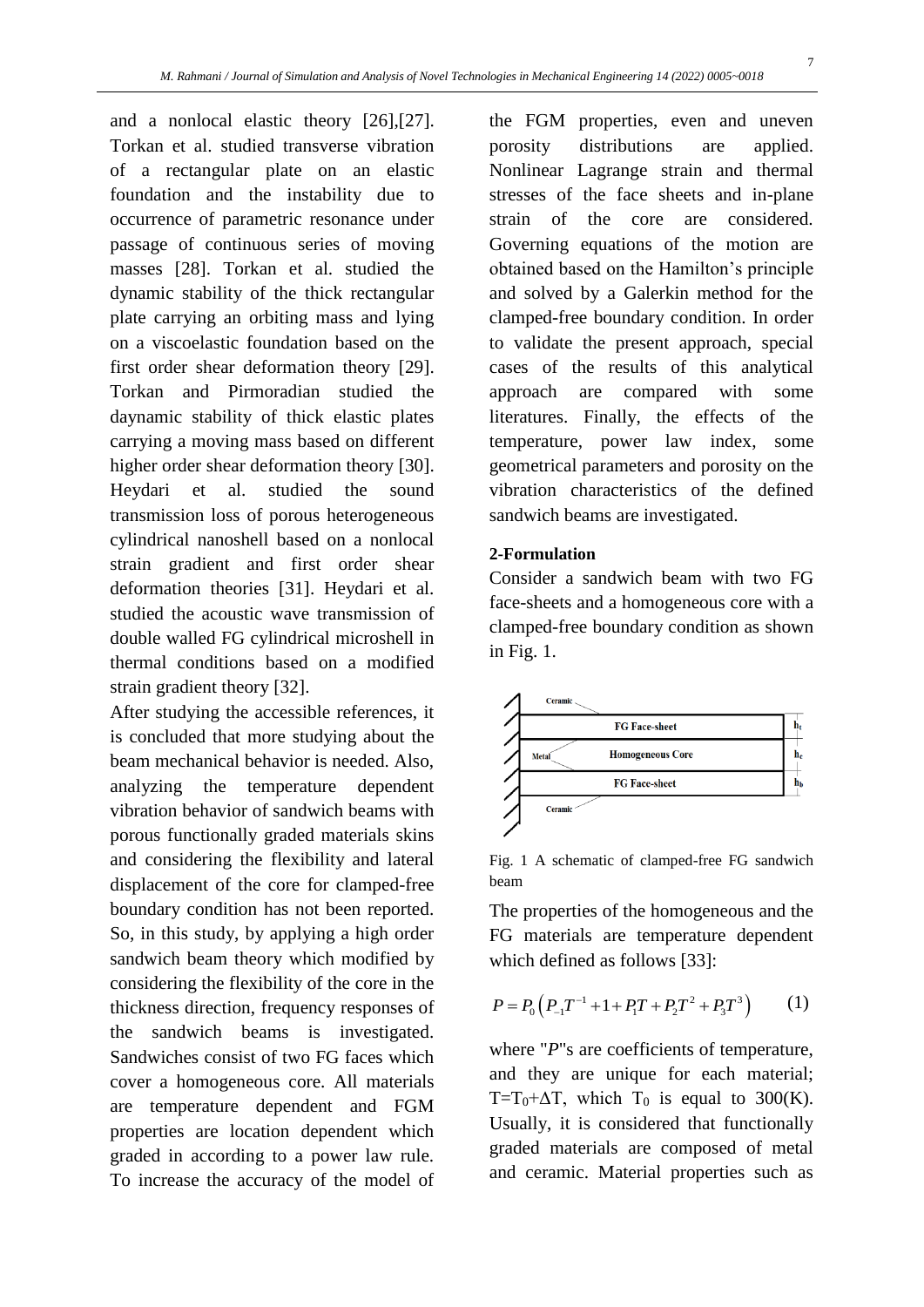Young's modulus, density, Poisson's ratio are varied gradually across the thickness direction. The power law rule which consists of even porosity distribution is presented as follow [34]:

$$
P_{j}(z_{j}, T) = g(z_{j})P_{ce}^{j}(T) + [1 - g(z_{j})]P_{m}^{j}(T)
$$
  
\n
$$
-(P_{ce}^{j}(T) + P_{m}^{j}(T))\frac{\zeta}{2}
$$
  
\n
$$
g(z_{i}) = (\frac{\frac{h_{i}}{2} - z_{i}}{h_{i}})^{N}; g(z_{b}) = (\frac{\frac{h_{b}}{2} + z_{b}}{h_{b}})^{N};
$$
\n(3)

 $j = (t, b)$ 

where "*N*" is the constant power law index;  $g(z)$  and  $[1-g(z)]$  are volume fraction of ceramic and metal; "*ζ*" is the porosity distribution; subscripts "*m*" and "*ce*" refer to metal and ceramic; and subscripts "*t*" and "*b*" refer to top and bottom face sheets, respectively. In the uneven case, the micro voids are spread in the middle area of the layers and decrease near to the edges and tend to the zero. So, power law rule in the uneven case is modified as follows [34]:

$$
P_{j}(z_{j},T) = g(z_{j})P_{ce}^{j}(T) + [1-g(z_{j})]P_{m}^{j}(T)
$$
  
-( $P_{ce}^{j}(T) + P_{m}^{j}(T) \frac{\zeta}{2} (1 - \frac{2|z_{j}|}{h}), (j = t,b)$  (4)

To model the displacement fields of the face-sheets, First Order Shear Deformation Theory (FSDT) is employed as follows [35]:

$$
u_{j}(x, z, t) = u_{0j}(x, t) + z_{j} \phi_{j};
$$
\n(5)  
\n
$$
j = (t, b)
$$

$$
w_j(x, z, t) = w_{0j}(x, t)
$$
 (6)

where "0" denotes values with correspondence to the central plane of the layers. "*u*" and "*w*" are the in-plane deformation and the transverse deflections of the faces in the "*x*" and "*z*" directions, respectively. "Φ" is the rotation of transvers normal line. Also, the kinematic

relations of the core are considered as polynomial pattern with the unknown coefficients,  $u_k$  ( $k=0,1,2,3$ ), for the in-plane and  $w_l$  ( $l=0,1,2$ ) for vertical displacement components which obtained by the variational principle [36]:

$$
u_c(x, z_c, t) = u_0(x, t) + u_1(x, t)z_c + u_2(x, t)z_c^2
$$
  
\n
$$
+u_3(x, t)z_c^3
$$
  
\n
$$
w_c(x, z_c, t) = w_0(x, t) + w_1(x, t)z_c
$$
  
\n
$$
+w_2(x, t)z_c^2
$$
\n(8)

In this theory, the compatibility conditions assume that the faces are sticked to the core completely. The displacements of the interface between the core and the face sheets can be obtained as follows [37]:

$$
u_c(z_c = -h_c/2) = u_t(z_t = h_t/2), \qquad (9)
$$

$$
w_c(z_c = -h_c/2) = w_t
$$

$$
u_b (z_b = -h_b / 2) = u_c (z_c = h_c / 2),
$$
  
\n
$$
w_b = w_c (z_c = h_c / 2)
$$
\n(10)

To obtain the governing equations of the motion, Hamilton's energy principle is applied as follow:

$$
\int_{t1}^{t2} \left(-\delta K + \delta U\right) dt = 0\tag{11}
$$

The variation of the kinetic and the strain energy are "δ*K*" and "δ*U*", respectively; "*t*" is the time coordinate that varies between the times " $t_1$ " and " $t_2$ "; " $\delta$ " is the variation operator. The variation of the kinetic energy is calculated as follows: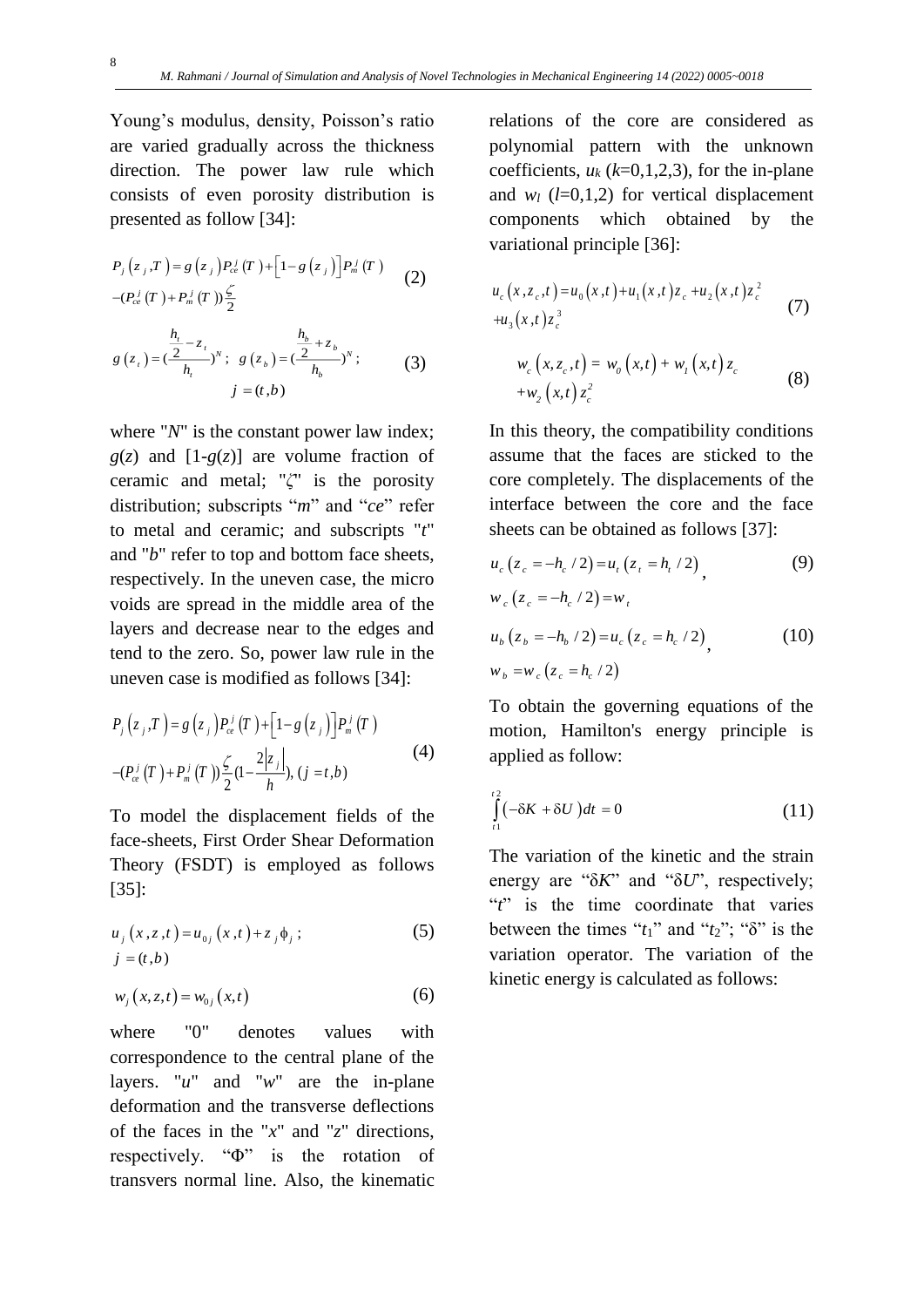$$
\int_{t_1}^{t_2} \delta K dt =
$$
\n
$$
-\int_{t_1}^{t_2} \left\{ \int_{t_1}^{\frac{h_t}{2}} \rho_t(z_t) (\ddot{u}_t \delta u_t + \ddot{w}_t \delta w_t) dxdz_t \right\}
$$
\n
$$
+\int_{0}^{t_2} \int_{-\frac{h_b}{2}}^{\frac{h_b}{2}} \rho_b(z_b) (\ddot{u}_b \delta u_b + \ddot{w}_b \delta w_b) dxdz_b
$$
\n
$$
+\int_{0}^{t_2} \int_{-\frac{h_c}{2}}^{\frac{h_c}{2}} \rho_c (\ddot{u}_c \delta u_c + \ddot{w}_c \delta w_c) dxdz_c dt
$$
\n(12)

where (∙∙) indicates the second derivative with respect to time; the density is " $\rho$ " which in the functionally graded layers is the function of the displacement; the core is indicated with "*c*". The variation of the total strain energy in the face sheets and the core, also the compatibility conditions at the interfaces of the layers which are the constraints and attended in the Hamilton's principle in terms of Lagrange multipliers, is expressed as follows:

$$
\delta U_{p} = \int_{A_{i}} (\sigma'_{xx} \delta \varepsilon'_{xx} + \sigma'^{T}_{xx} \delta d'_{xx} + \tau'_{xz} \delta \gamma'_{xz} + \sigma'^{T}_{cz} \delta d'_{zz}) dA +
$$
  

$$
\int_{A_{b}} (\sigma^{b}_{xx} \delta \varepsilon^{b}_{xx} + \sigma'^{B}_{xx} \delta d^{b}_{xx} + \tau'_{xz} \delta \gamma'_{xz} + \sigma'^{B}_{zz} \delta d^{b}_{zz}) dA +
$$
  

$$
\int_{A_{\text{conv}}} (\sigma^{c}_{xx} \delta \varepsilon'_{xx} + \sigma^{c}_{zz} \delta \varepsilon'_{zz} + \tau'_{xz} \delta \gamma'_{xz}) dA +
$$
  

$$
\delta \int_{0}^{L} [\lambda_{xt} \left( u_{t} \left( z_{t} = \frac{h_{t}}{2} \right) - u_{c} \left( z_{c} = -\frac{h_{c}}{2} \right) \right) +
$$
  

$$
\lambda_{zt} \left( w_{t} - w_{c} \left( z_{c} = -\frac{h_{c}}{2} \right) \right) +
$$
  

$$
\lambda_{xb} (u_{c} \left( z_{c} = \frac{h_{c}}{2} \right) - u_{b} \left( z_{b} = -\frac{h_{b}}{2} \right) +
$$
  

$$
\lambda_{zb} \left( w_{c} \left( z_{c} = \frac{h_{c}}{2} \right) - w_{b} \right) dx
$$
  
(13)

where " $\sigma_{xx}$ " is the in-plane normal stress; " $\tau_{xz}$ " is the in-plane shear stresses; " $\epsilon_{xx}$ " and " $\gamma_{xz}$ " display the in-plane normal and shear linear strains; " $d_{xx}$ " and " $d_{zz}$ " are the in-plane normal and shear nonlinear strains of the layers; " $\sigma_{xx}^{T}$ " and " $\sigma_{zz}^{T}$ " express the thermal stresses; " $\sigma_{zz}^c$ " and " $\epsilon_{zz}^c$ " present the lateral normal stress and strain in the core; " $\tau_{xz}^c$ " and " $\gamma_{xz}^c$ " declare shear stresse and shear strain in the core; and " $\lambda_{x}$ " and " $\lambda$ <sub>z</sub>" are the Lagrange multipliers.

By considering small deflection, the strain components for the faces can be declared as follows [38]:

$$
\varepsilon_{xx}^j = u_{j,x}, \ j = (t,b) \tag{14}
$$

$$
d_{xx}^j = +\frac{1}{2} \left( w_{j,x} \right)^2 - \alpha_j \Delta T_j \tag{15}
$$

$$
\gamma_{xz}^{j}(x, z_{j}, t) = \phi_{j}(x, t) + w_{j0, x}(x, t)
$$
 (16)

$$
d_{zz}^j = \frac{1}{2} \phi_{jx}^2 - \alpha_j \Delta T_j \tag{17}
$$

The  $\prime$ <sup>"</sup> $()$ <sub>i</sub>" expresses the derivation with respect to "i". The strain of the core can be defined as [38]:

$$
\varepsilon_{xx}^c(x, z_c, t) = u_{c,x}(x, z_c, t)
$$
\n(18)

$$
\gamma_{xz}^{c}(x, z_c, t) = u_{c,z}(x, z_c, t) + w_{c,x}(x, z_c, t)
$$
\n(19)

$$
\varepsilon_{zz}^c(x, z_c, t) = w_{c,z}(x, z_c, t)
$$
 (20)

In this model by substituting the expressions of the Eq. (12) and Eq. (13) according to the kinematic relations of the layers and using the interfaces relations, and after some algebraic operations, the thirteen equations of motion are obtained. These equations are not independent and by using the compatibility conditions and based on a reduction method the number of equations are reduced to nine. These equations include two unknowns of the faces and seven unknowns of the core which are presented in the follows:

$$
+I_{0i}\ddot{u}_{0c} h_{t}/2 - I_{1i}\ddot{u}_{0c} - I_{0i}\dot{\phi}_{0c} h_{t} h_{c}/4
$$
  
\n
$$
+I_{1i}\ddot{\phi}_{0c} h_{c}/2 + I_{0i}\ddot{u}_{2c} h_{t} h_{c}^{2}/8
$$
  
\n
$$
-I_{1i}\ddot{u}_{2c} h_{c}^{2}/4 - I_{0i}\ddot{u}_{3c} h_{t} h_{c}^{3}/16 +
$$
  
\n
$$
I_{1i}\ddot{u}_{3c} h_{c}^{3}/8 - I_{0i}\ddot{\phi}_{t} h_{t}^{2}/4 + I_{1i}\ddot{\phi}_{t} h_{t}
$$
  
\n
$$
-I_{2i}\ddot{\phi}_{t} + h_{t}/2N_{xx,x}^{t} - M_{xx,x}^{t} +
$$
  
\n
$$
N_{xz}^{t} + N_{zz}^{tt}\phi_{t} = 0
$$
  
\n(21)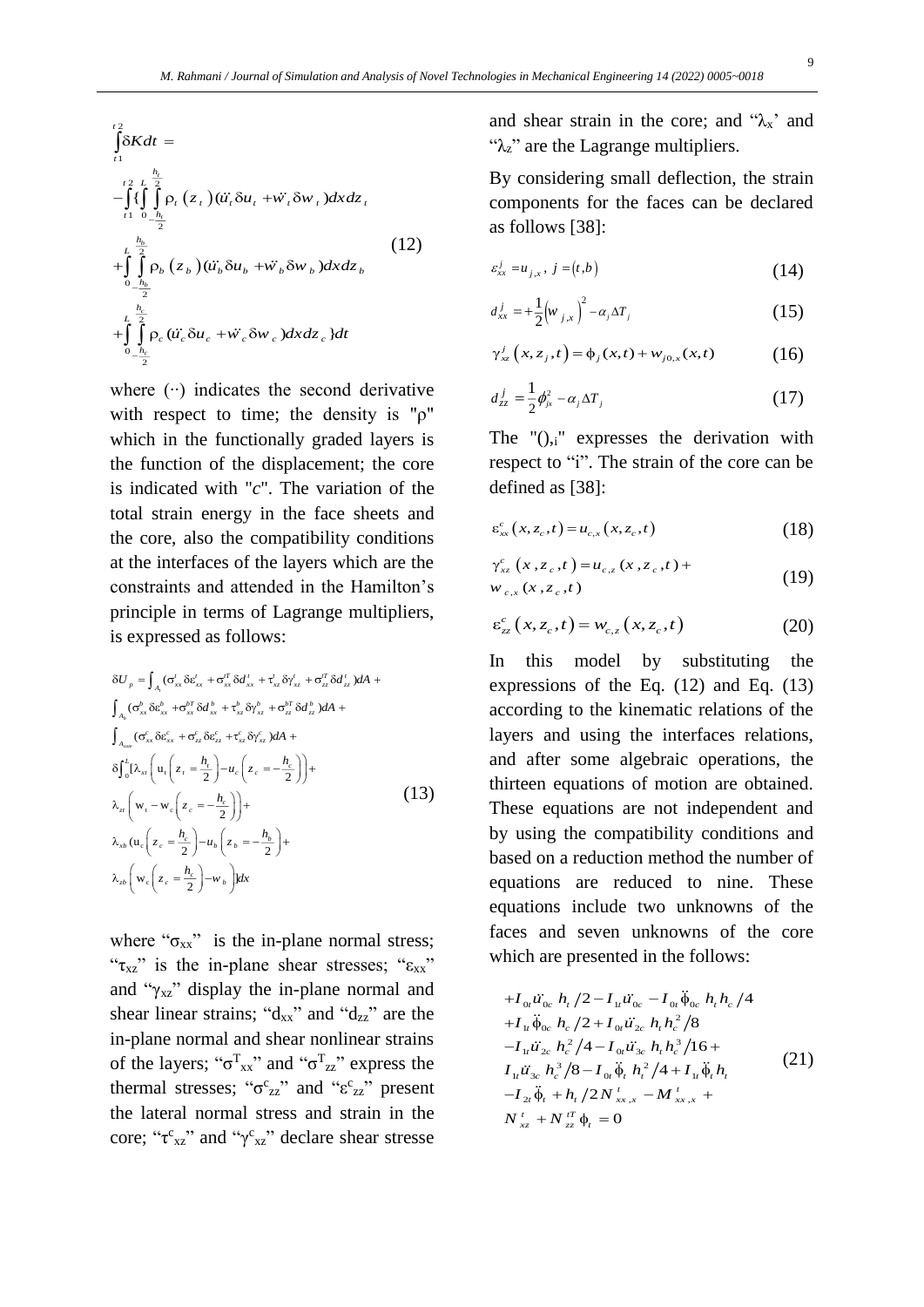$$
-I_{0b}\ddot{u}_{0c} h_b/2 - I_{1b}\ddot{u}_{0c} - I_{0b}\ddot{\phi}_{0c} h_b h_c/4
$$
  
\n
$$
-I_{1b}\ddot{\phi}_{0c} h_c/2 - I_{0b}\ddot{u}_{2c} h_b h_c^2/8 -
$$
  
\n
$$
I_{1b}\ddot{u}_{2c} h_c^2/4 - I_{0b}\ddot{u}_{3c} h_b h_c^3/16 -
$$
  
\n
$$
I_{1b}\ddot{u}_{3c} h_c^3/8 - I_{0b}\ddot{\phi}_b h_b^2/4 - I_{1b}\ddot{\phi}_b h_b - I_{2b}\ddot{\phi}_b -
$$
  
\n
$$
h_b/2N_{xx,x}^b - M_{xx,x}^b + N_{xz}^b + N_{zz}^{b\tau}\phi_b = 0
$$
\n(22)

$$
-I_{0t}\ddot{u}_{0c} + I_{0t}\ddot{\phi}_{0c} h_c/2 - I_{0t}\ddot{u}_{2c} h_c^2/4 + I_{0t}\ddot{u}_{3c} h_c^3/8 + I_{0t}\ddot{\phi}_t h_t/2 - I_{1t}\ddot{\phi}_t -I_{0b}\ddot{u}_{0c} - I_{0b}\ddot{\phi}_{0c} h_c/2 - I_{0b}\ddot{u}_{2c} h_c^2/4 -I_{0b}\ddot{u}_{3c} h_c^3/8 - I_{0b}\ddot{\phi}_b h_b/2 - I_{1b}\ddot{\phi}_t -I_{0c}\ddot{u}_{0c} - I_{1c}\ddot{\phi}_{0c} - I_{2c}\ddot{u}_{2c} - I_{3c}\ddot{u}_{3c} -N'_{xx,x} - N'_{xx,x} - R''_{x,x} = 0
$$
\n(23)

$$
+I_{0t}\ddot{u}_{0c} h_c/2 - I_{0t}\phi_{0c} h_c^2/4 + I_{0t}\ddot{u}_{2c} h_c^3/8
$$
  
\n
$$
-I_{0t}\ddot{u}_{3c} h_c^4/16 - I_{0t}\ddot{\phi}_t h_t h_c/4 + I_{1t}\ddot{\phi}_t h_c/2
$$
  
\n
$$
-I_{0b}\ddot{u}_{0c} h_c/2 - I_{0b}\ddot{\phi}_{0c} h_c^2/4 - I_{0b}\ddot{u}_{2c} h_c^3/8
$$
  
\n
$$
-I_{0b}\ddot{u}_{3c} h_c^4/16 - I_{0b}\ddot{\phi}_b h_b h_c/4 - I_{1b}\ddot{\phi}_b h_c/2
$$
  
\n
$$
-I_{1c}\ddot{u}_{0c} - I_{2c}\ddot{\phi}_{0c} - I_{3c}\ddot{u}_{2c} - I_{4c}\ddot{u}_{3c} + h_c/2N_{xx,x}^t
$$
  
\n
$$
-h_c/2N_{xx,x}^b - M_{x1,x}^c + Q_{xz}^c = 0
$$
  
\n(24)

$$
-I_{0t}\ddot{u}_{0c} h_c^2/4 + I_{0t}\ddot{\phi}_{0c} h_c^3/8 - I_{0t}\ddot{u}_{2c} h_c^4/16
$$
  
+ $I_{0t}\ddot{u}_{3c} h_c^5/32 + I_{0t}\ddot{\phi}_t h_t h_c^2/8 - I_{1t}\ddot{\phi}_t h_c^2/4$   
- $I_{0b}\ddot{u}_{0c} h_c^2/4 - I_{0b}\ddot{\phi}_{0c} h_c^3/8 - I_{0b}\ddot{u}_{2c} h_c^4/16$   
- $I_{0b}\ddot{u}_{3c} h_c^5/32 - I_{0b}\ddot{\phi}_b h_b h_c^2/8$   
- $I_{1b}\ddot{\phi}_b h_c^2/4 - I_{2c}\ddot{u}_{0c} - I_{3c}\ddot{\phi}_{0c} - I_{4c}\ddot{u}_{2c}$   
- $I_{5c}\ddot{u}_{3c} - h_c^2/4N'_{xx,x} - h_c^2/4N'_{xx,x}$   
- $M'_{x2,x} + 2M'_{Q1xc} = 0$  (25)

$$
+I_{0t}\ddot{u}_{0c} h_c^3/8 - I_{0t}\phi_{0c} h_c^4/16 + I_{0t}\ddot{u}_{2c} h_c^5/32
$$
  
\n
$$
-I_{0t}\ddot{u}_{3c} h_c^6/64 - I_{0t}\ddot{\phi}_t h_t h_c^3/16
$$
  
\n
$$
+I_{1t}\ddot{\phi}_t h_c^3/8 - I_{0b}\ddot{u}_{0c} h_c^3/8 - I_{0b}\ddot{\phi}_{0c} h_c^4/16
$$
  
\n
$$
-I_{0b}\ddot{u}_{2c} h_c^5/32 - I_{0b}\ddot{u}_{3c} h_c^6/64
$$
  
\n
$$
-I_{0b}\ddot{\phi}_b h_b h_c^3/16 - I_{1b}\ddot{\phi}_b h_c^3/8 - I_{3c}\ddot{u}_{0c} -
$$
  
\n
$$
I_{4c}\ddot{\phi}_{0c} - I_{5c}\ddot{u}_{2c} - I_{6c}\ddot{u}_{3c} + h_c^3/8N_{xx,x}^t
$$
  
\n
$$
-h_c^3/8N_{xx,x}^b - M_{x3,x}^c + 3M_{Q2xc}^c = 0
$$
  
\n(26)

$$
-I_{0r} \vec{w}_{0c} + I_{0r} \vec{w}_{1c} h_c/2 - I_{0r} \vec{w}_{2c} - I_{0b} \vec{w}_{0c} \n-I_{0b} \vec{w}_{1c} h_c/2 - I_{0b} \vec{w}_{2c} h_c^2/4 -\nI_{0c} \vec{w}_{0c} - I_{1c} \vec{w}_{0c} - I_{2c} \vec{w}_{2c} - N'_{xz,x} -\nN'_{xz,x} - Q_{xz,x}^c - N''_{xx,x} \vec{w}_{0c,x} - N''_{xx} \vec{w}_{0c,xx} +\nN''_{xz,x} \vec{w}_{1c,x} h_c/2 + N''_{xx} \vec{w}_{1c,xx} h_c/2 -\nN''_{xx,x} \vec{w}_{2c,x} h_c^2/4 - N''_{xx} \vec{w}_{2c,xx} h_c^2/4 -\nN''_{xx,x} \vec{w}_{0c,x} - N''_{xx} \vec{w}_{0c,xx} - N''_{xx,x} \vec{w}_{1c,x} h_c/2\n-N''_{xx} \vec{w}_{1c,xx} h_c/2 - N''_{xx,x} \vec{w}_{2c,x} h_c^2/4\n-N''_{xx} \vec{w}_{1c,xx} h_c^2/4 = 0
$$

$$
+I_{0t}\ddot{w}_{0c} h_c/2 - I_{0t}\ddot{w}_{1c} h_c^2/4 + I_{0t}\ddot{w}_{2c} h_c^3/8
$$
  
\n
$$
-I_{0b}\ddot{w}_{0c} h_c/2 - I_{0b}\ddot{w}_{1c} h_c^2/4 -
$$
  
\n
$$
I_{0b}\ddot{w}_{2c} h_c^3/8 - I_{1c}\ddot{w}_{0c} - I_{2c}\ddot{w}_{0c} - I_{3c}\ddot{w}_{2c}
$$
  
\n
$$
+h_c/2N'_{xz,x} - h_c/2N'_{xz,x} - M'_{Q1xc,x}
$$
  
\n
$$
+R'_c - N''_{xx,x}w_{1c,x} h_c^2/4 - N''_{xx}w_{1c,xx} h_c^2/4
$$
  
\n
$$
+N''_{xx,x}w_{0c,x} h_c/2 + N''_{xx}w_{0c,xx} h_c/2 +
$$
  
\n
$$
N''_{xx,x}w_{2c,x} h_c^3/8 + N''_{xx}w_{2c,xx} h_c^3/8
$$
  
\n
$$
-N''_{xx,x}w_{1c,x} h_c^2/4 - N''_{xx}w_{1c,xx} h_c^2/4 -
$$
  
\n
$$
N''_{xx,x}w_{1c,x} h_c^2/4 - N''_{xx}w_{1c,xx} h_c/2 -
$$
  
\n
$$
N''_{xx,x}w_{0c,x} h_c/2 - N''_{xx}w_{0c,xx} h_c/2 -
$$
  
\n
$$
N''_{xx,x}w_{2c,x} h_c^3/8 - N''_{xx}w_{2c,xx} h_c^3/8 = 0
$$

$$
-I_{0i}\ddot{w}_{0c} h_c^2/4 + I_{0i}\ddot{w}_{1c} h_c^3/8 - I_{0i}\ddot{w}_{2c} h_c^4/16
$$
  
\n
$$
-I_{0b}\ddot{w}_{0c} h_c^2/4 - I_{0b}\ddot{w}_{1c} h_c^3/8
$$
  
\n
$$
-I_{0b}\ddot{w}_{2c} h_c^4/16 - I_{2c}\ddot{w}_{0c} - I_{3c}\ddot{w}_{0c}
$$
  
\n
$$
-I_{4c}\ddot{w}_{2c} - h_c^2/4N_{xz,x}^t - h_c^2/4N_{xz,x}^b
$$
  
\n
$$
-M_{Q2xc,x}^c + 2M_{z}^c - N_{xx,x}^m w_{2c,x} h_c^4/16
$$
  
\n
$$
-N_{xx}^T w_{2c,xx} h_c^4/16 - N_{xx,x}^T w_{0c,x} h_c^2/4 -
$$
  
\n
$$
N_{xx}^T w_{0c,xx} h_c^2/4 + N_{xx,x}^T w_{1c,x} h_c^3/8 +
$$
  
\n
$$
N_{xx}^T w_{1c,xx} h_c^3/8 - N_{xx,x}^T w_{2c,x} h_c^4/16 -
$$
  
\n
$$
N_{xx}^T w_{2c,xx} h_c^4/16 - N_{xx,x}^T w_{0c,x} h_c^2/4 -
$$
  
\n
$$
N_{xx}^T w_{0c,xx} h_c^2/4 - N_{xx,x}^T w_{1c,x} h_c^3/8 -
$$
  
\n
$$
N_{xx}^T w_{1c,xx} h_c^3/8 = 0
$$

$$
u_{0t} + \frac{h_t}{2} \phi' = u_{0c} - \frac{h_c}{2} \phi_0^c + \frac{h_c^2}{4} u_{2c} - \frac{h_c^3}{8} u_{3c} = 0
$$
 (30)

$$
w_{0t} = +w_{0c} - h_c/2 w_{1c} + h_c^2/4 w_{2c}
$$
 (31)

$$
u_{0b} - \frac{h_b}{2} \phi^b = u_{0c} + \frac{h_c}{2} \phi_0^c + \frac{h_c^2}{4} u_{2c} + \frac{h_c^3}{8} u_{3c} = 0
$$
 (32)

$$
w_{0b} = +w_{0c} + h_c/2 w_{1c} + h_c^2/4 w_{2c}
$$
 (33)

where " $I_{kt}$ ", " $I_{kb}$ " ( $k=0, 1, 2$ ) are the inertia terms of the top and the bottom face sheets, respectively; " $I_lc$ " ( $l=0, 1,...,6$ ) are the inertia terms of the core. " $N^{j}_{xx}$ ", " $N^{j}_{xz}$ ",  $(j=t, b)$  are the stress resultants and " $M'_{xx}$ "  $(j=t, b)$  are the moment resultants of the top and the bottom face sheets; " $N^T$ <sub>xx</sub>", " $N^T$ <sup>*z*</sup>", (*j*=*t*,*b*) are the force thermal resultants; "*Qxc*", "*MQ1xc*", "*MQ2xc*", "*Rzc*", "*Mzc*", "*Rxc*", "*Mx1c*", "*Mx2c*" and "*Mx3c*" are the high order stress resultant of the core. In the relations of the face sheets, the inplane stress resultants, "*Nxx*"; the moment resultants, "*Mxx*"; and the out of plane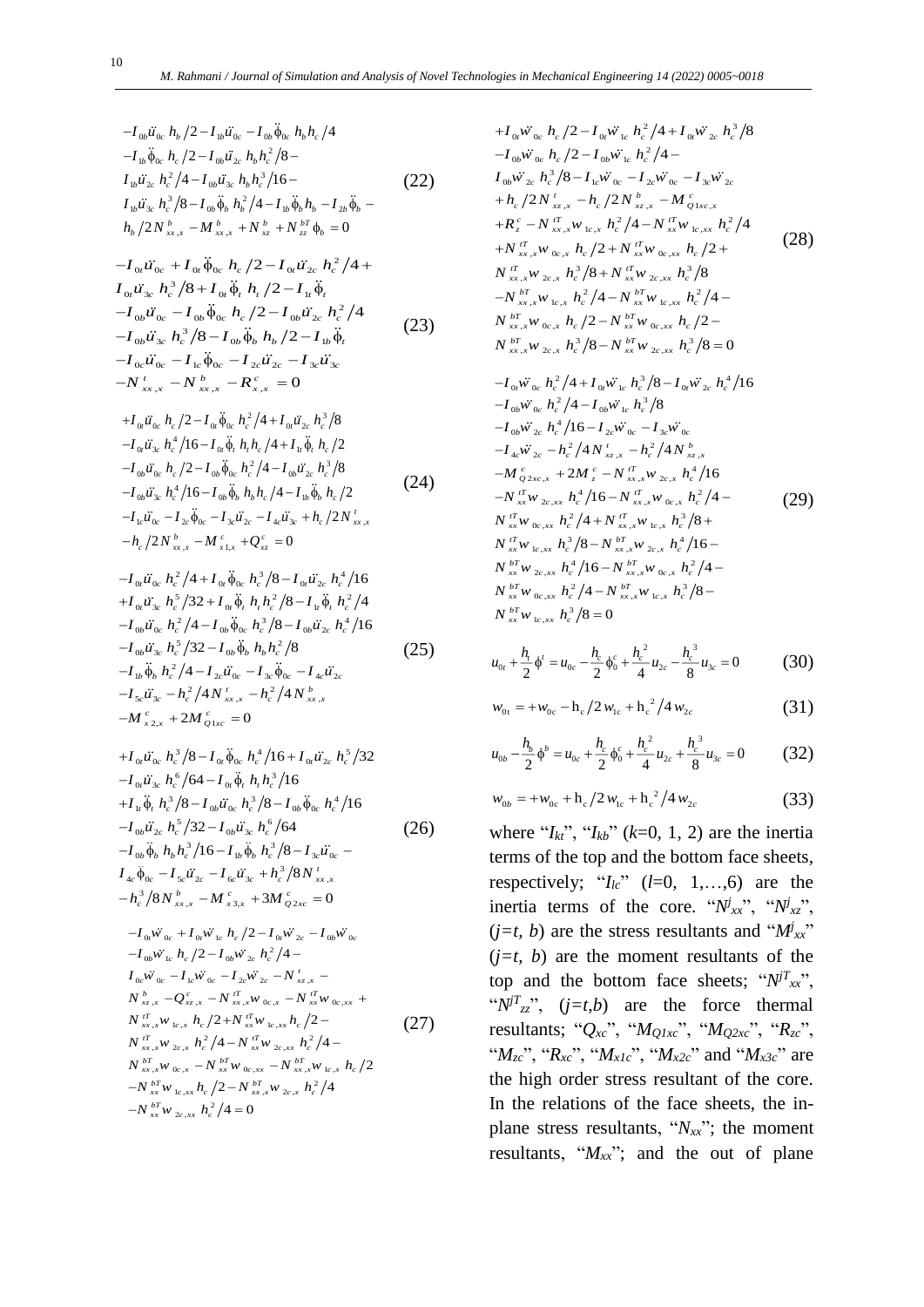shear stress resultants, "*Nxz*", are calculated as follows [38]:

$$
N_{xx}^j = A_{11} u_{0,x}^j + B_{11} \phi_{0,x}^j - N_{xx}^{jT}, j = (t,b)
$$
 (34)

$$
M_{xx}^j = B_{11} u_{0,x}^j + D_{11} \phi_{,x}^j - M_{xx}^{jT}
$$
 (35)

$$
N_{xz}^j = \pi^2 / 12 A_{44} (\phi^j + w_{0,x}^j)
$$
 (36)

"*A*" is the stretching stiffness, "*B*" is the bending-stretching stiffness and "*D*" is the bending stiffness; which are constant coefficients and express as [39]:

$$
\begin{cases}\nA_{11}^j \\
B_{11}^j \\
D_{11}^j\n\end{cases} = \int_{-hj/2}^{hj/2} \left(\frac{E_j}{1 - v_j^2}\right) \begin{cases}\n1 \\
z_j \\
z_j^2\n\end{cases} dz_j
$$
\n
$$
\left\{ A_{44}^j \right\} = \int_{-hj/2}^{hj/2} \left(\frac{E_j}{2(1 + v_j)}\right) dz_j
$$
\n(37)

The high order thermal stress resultants in the face sheets are depicted as follows [39]:

$$
\left\{ N_x^{jT}, N_z^{jT} \right\} = -\int_{-h j/2}^{h j/2} \left( \frac{E_j}{1 - v_j} \alpha_j T_j \right) dz_j, j = (t, b) \tag{38}
$$

where "*E*", "*ν*" and "*α*" are the Young's modulus, the Poisson's ratio and the thermal expansion coefficient, respectively, which in the functionally graded layers are the function of the displacement, too. The inertia terms of the face sheets and the core are calculated as follows [38]:

$$
\left(I_{0j}, I_{1j}, I_{2j}\right) = \int_{-hj/2}^{hj/2} \rho_j\left(1, z_j, z_j^2\right) dz_j,
$$
\n
$$
\left(j = t, b\right)
$$
\n
$$
\left(I_{0c}, I_{1c}, I_{2c}, I_{3c}, I_{4c}, I_{5c}, I_{6c}\right) =
$$
\n
$$
\int_{-h_c/2}^{h_c/2} \rho_c\left(1, z_c, z_c^2, z_c^3, z_c^4, z_c^5, z_c^6\right) dz_c
$$
\n(40)

The high order stress resultants of the core are as follows:

$$
Q_{xc}, M_{Q1xc}, M_{Q2xc} = \int_{-hc/2}^{hc/2} (1, z_c, z_c^2) \sigma_{xz}^c dz_c
$$
 (41)

$$
R_{zc}, M_{zc} = \int_{-hc/2}^{hc/2} (1, z_c) \sigma_{zz}^c dz_c
$$
 (42)

$$
R_x^c, M_{x1}^c, M_{x2}^c, M_{x3}^c = \int_{-hc/2}^{hc/2} (1, z_c, z_c^2, z_c^3) \sigma_{xx}^c dz_c
$$
 (43)

Finally, by substituting the high order stress resultants in terms of the kinematic relations, the equations are derived in terms of the nine unknowns.

#### **3-Verification and numerical results**

In order to solve the equations of the free vibration of the FG sandwich beam, a Galerkin method with nine trigonometric shape functions is established which satisfy the boundary condition. The shape functions of the clamped-free boundary condition can be expressed as [40]:

$$
\phi_x^j = C_{\phi_{xy}} \frac{\lambda_m}{L} (\sinh(\frac{\lambda_m x}{L}) + \sin(\frac{\lambda_m x}{L}) - \gamma_m (\cosh(\frac{\lambda_m x}{L}) - \cos(\frac{\lambda_m x}{L}))) e^{i\omega t},
$$
\n
$$
j = (t, b)
$$
\n(44)

$$
u_{ck} = C_{uk} \frac{\lambda_m}{L} (\sinh(\frac{\lambda_m x}{L}) + \sin(\frac{\lambda_m x}{L}) - \gamma_m (\cosh(\frac{\lambda_m x}{L}) - \cos(\frac{\lambda_m x}{L})))e^{i\omega t}
$$
  
,  $k = (0,1,2,3)$  (45)

$$
w_{ck} = C_{wk} \left(\cosh(\frac{\lambda_m x}{L}) - \cos(\frac{\lambda_m x}{L}) - \frac{\lambda_m x}{L}\right)
$$
  

$$
\gamma_m \left(\sinh(\frac{\lambda_m x}{L}) - \sin(\frac{\lambda_m x}{L})\right))e^{i\omega t}
$$
  

$$
k = (0,1,2)
$$
 (46)

$$
\cos \lambda_m \cdot \cosh \lambda_m = -1
$$
  
\n
$$
\lambda_m = 1.875, 4.694, 7.854, 10.995, 14.137
$$
\n(47)

$$
\gamma_m = \frac{\sinh \lambda_m - \sin \lambda_m}{\cosh \lambda_m - \cos \lambda_m} \quad m = (1, 2, 3, \ldots) \tag{48}
$$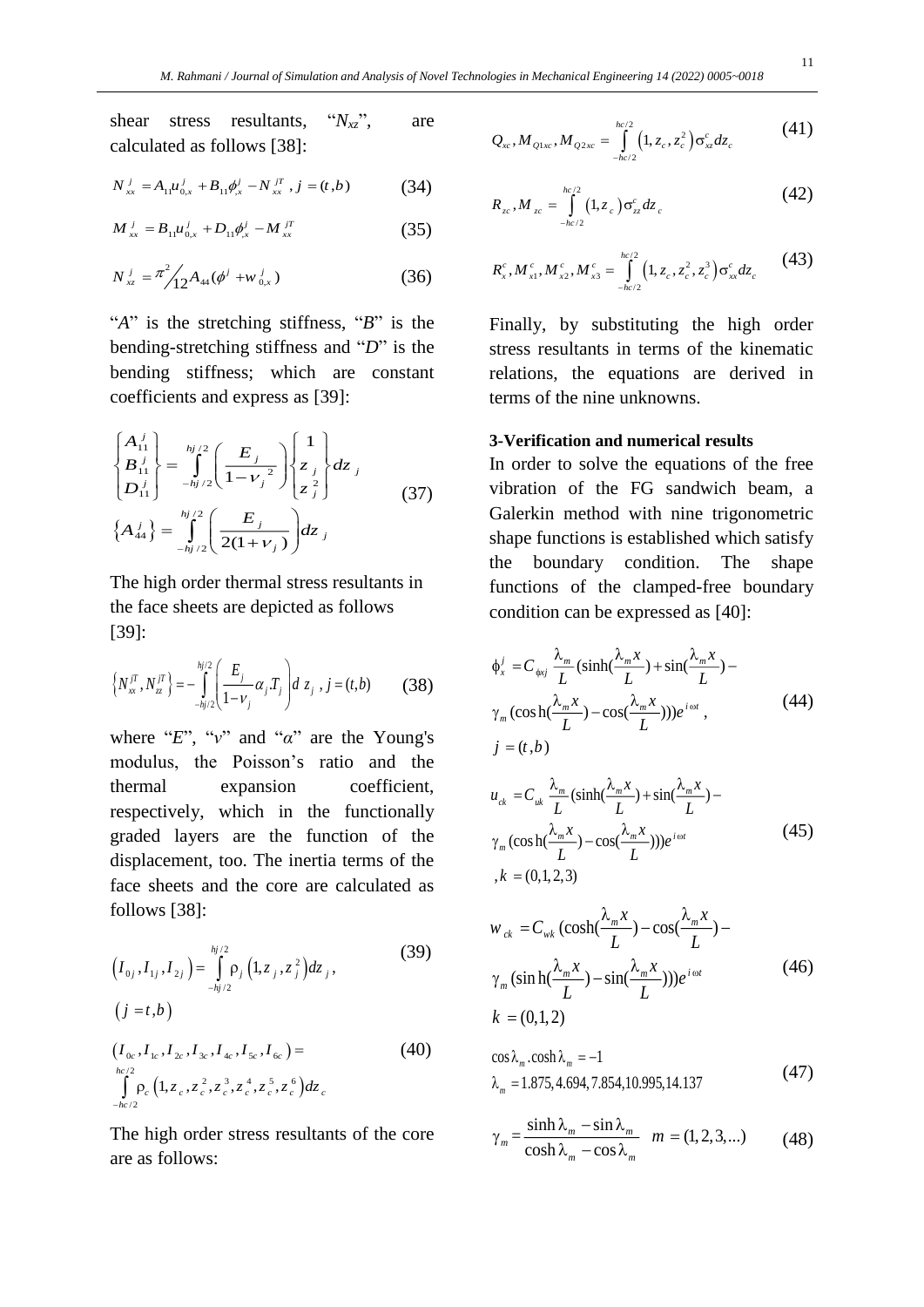where " $a_m = m\pi/L$ ; "m" is the wave number and  $C_{uk}$ ,  $C_{wk}$ ,  $C_{\psi}$  are the nine unknown constants of the shape functions. These nine equations can be written in a 9×9 matrix which include the mass, "M", and stiffness, "K", matrices as follows:

$$
(k_m - \omega_m^2 M_m)C_m = 0 \tag{49}
$$

In Eq. (49), " $\omega_m$ " is the natural frequency; and " $C_m$ " is the Eigen-vector which contains nine unknown constants.

In order to validate the approach of this study, present results in a special case are compared with results of literatures [41],[42], [43] which are shown in Table 1, for the simply supported (S-S) and clamped (C-C) boundary conditions.

**Table 1**. Fundamental frequency parameters of present results and literatures [41],[42], [43]  $(L/h=5)$ 

|     | B.C reference     | $N=0$                        | $N=0.5$ $N=1$ | $N=2$ |
|-----|-------------------|------------------------------|---------------|-------|
| S-S | Simsek<br>[41]    | 5.1525 4.4083 3.9902 3.6344  |               |       |
|     | Vo [43]           | 5.1526 4.3990 3.9711 3.6050  |               |       |
|     | Nguyen<br>[42]    | 5.1525 4.4075 3.9902 3.6344  |               |       |
|     | Present<br>method | 5.0789 4.3312 3.8618 3.5487  |               |       |
| C-C | Simsek<br>[41]    | 10.0344 8.7005 7.9253 7.2113 |               |       |
|     | Vo [43]           | 9.9984 8.6717 7.9015 7.1901  |               |       |
|     | Present<br>method | 9.9151 8.5887 7.8080 7.1088  |               |       |

Consider a FG sandwich beam which is assumed to be made from a mixture of Silicon nitride as ceramic phase and Stainless steel as metal phase. The temperature-dependent properties of constituent materials which is introduced by Eq. (1) are presented in the reference [35]. For simplicity, the fundamental

frequency parameter defined that is nondimensional as:

$$
\overline{\omega} = \omega / 1000 \tag{50}
$$

In general, " $h_t-h_c-h_b$ " sandwich beam is a structure with the indices of outer face sheet thickness, core thickness and inner face sheet thickness equal to "h<sub>t</sub>", "h<sub>c</sub>" and "h<sub>b</sub>", respectively. Therefore, in 1-8-1 sandwich, the core thickness is eight times of the every face sheet thickness.

According to Eq. (1), temperature rising reduces the Young modulus of metal and ceramic. So, the strength of the materials reduces, which is an important reason in decreasing the frequency in high temperature conditions. Fig. 2 shows the fundamental frequency parameter variation versus the temperature for 1-8-1 FG face sheets sandwich beam with clamped-free boundary condition. Geometrical parameters are " $h = 0.02$ m, L/h=5, m=1". By increasing the temperature, the fundamental frequency parameters decrease. As shown in Fig. 2, when  $N=0$ , the FG layers are made of full ceramic, as a result, the stability and resistant against the high temperature conditions are more than the other values of "N", so the fundamental frequency parameters of it are higher than others. By increasing the power law index, "N", the amount of the ceramic reduces in the structure which causes the young modulus of the FGM and the stability of the structures decrease. When  $N=0$ ", by increasing the temperature, the fundamental frequency parameter decreases 31.30%, for "N=1" and "N=2" it decreases 40.34%, and 43.25%, respectively.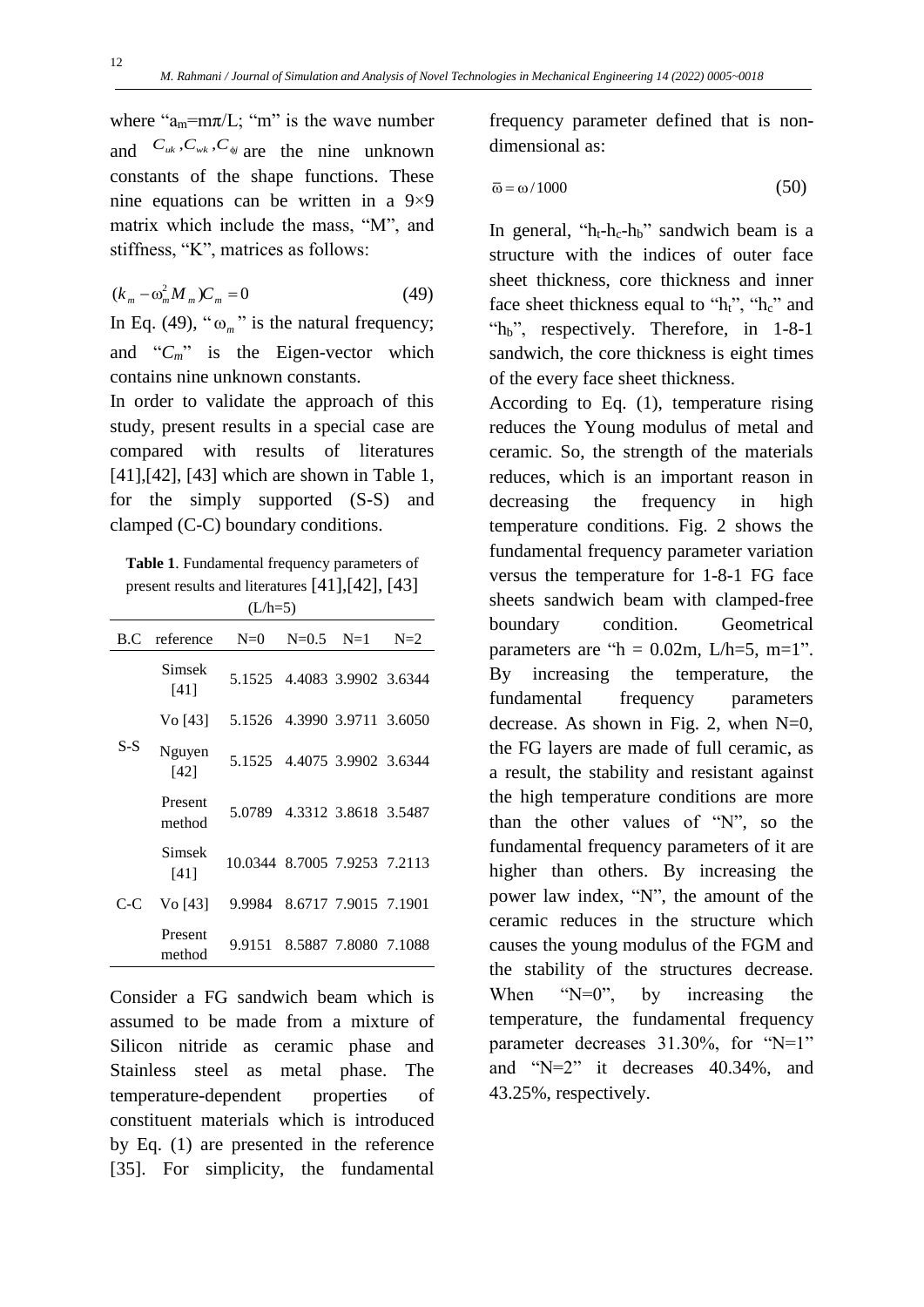

Some geometrical effects on the fundamental frequency of FG sandwich beams are investigated. Figure 3 shows the effect of length to thickness ratio on the fundamental frequency parameter in 1-8-1 FG face sheets sandwich beam in the clamped-free boundary conditions. When ratios are increased in a constant "N", the fundamental frequency parameter decreases. Based on the Fig. 3, with increasing of this ratio, the stability of the structure is reduced and it is important to consider that long length is not proper for the FG sandwich beams. Also, it is obvious that, with increasing the power law index, "N", the fundamental frequency parameters decrease, but in this case effect of variation of the length is dominant parameter and its variation has an impressive effect on the fundamental frequency. For example, for L/h=5, by increasing "N", the fundamental frequency parameter decrease 10.80%, but for "N=0", by increasing this ratio, the fundamental frequency decreases 6130%. Also, it should be noted that when the ratio is more than 12, the slope of the variation of the fundamental frequency is decreased significantly.



Fig. 3 Fundamental frequency variation versus L/h ratio

Fig. 4 depict the effect of the variation of the core to face sheet thickness ratio, "h<sub>c</sub>/h<sub>t</sub>", on the fundamental frequency parameter in various power law indices and constant total thickness. When " $h_c/h_t=0.5$ ", it means the thickness of the faces are two times of the core thickness, so it shows the results of the 2-1-2 sandwich. And, when " $h_c/h_f=8$ ", it shows results of the 1-8-1 sandwich. For all power law indices, by increasing the ratio in the constant total thickness, the amount of metal increases and the structure will be softer, so the fundamental frequency parameters decrease. Also, when the power law index is increased in a constant thickness, ceramic quantity will decrease and the fundamental frequency parameters decrease. For example, in " $h_c/h_f=0.5$ ", the fundamental frequency parameter decrease 32.62% when "N" is increased, and in " $h_c/h_f=8$ ", the fundamental frequency parameter decrease 11.06% when "N" is increased. Also, for "N=0", by increasing this ratio, the fundamental frequency decreases 36.47%.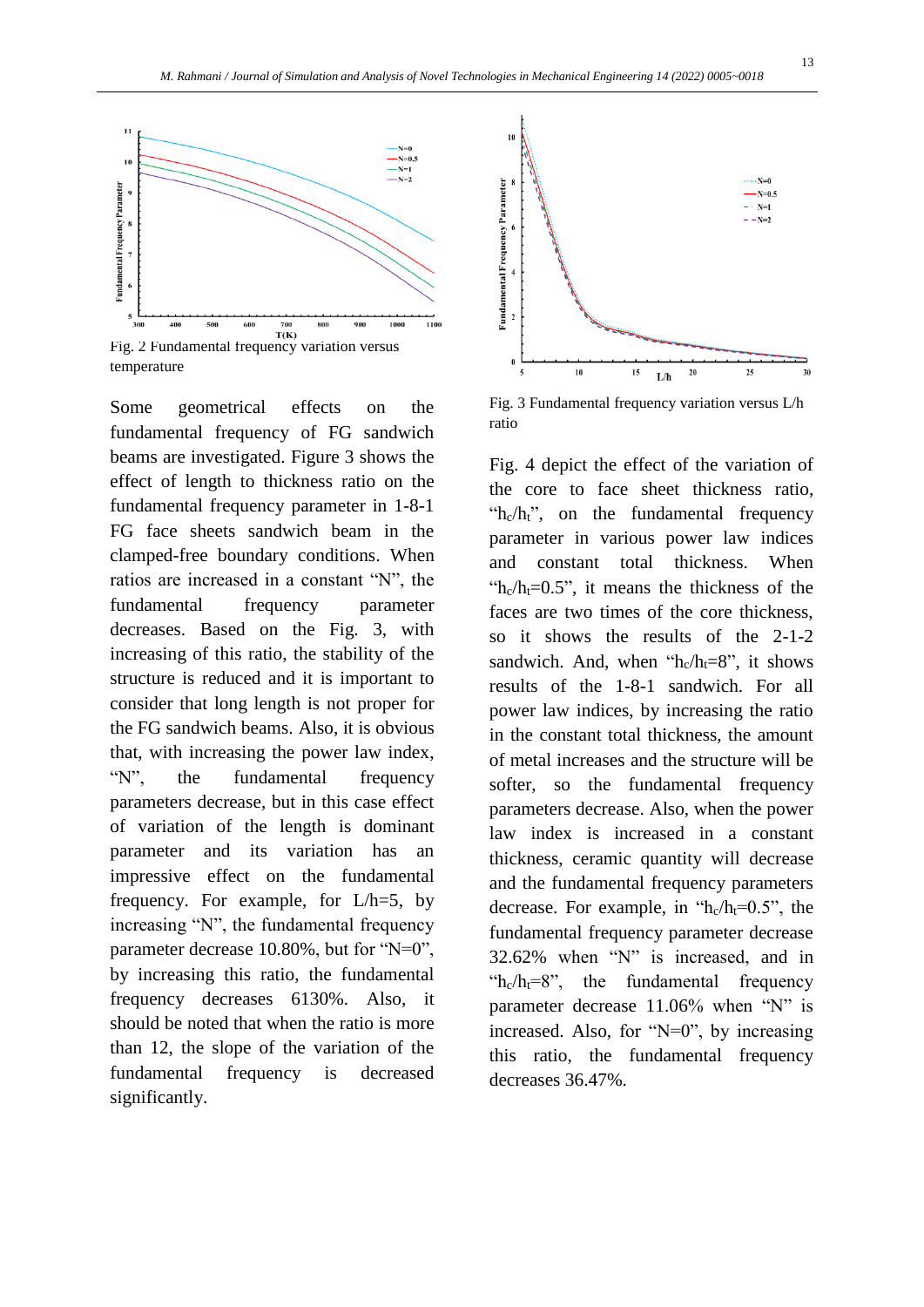

Fig. 4 Effect of variation of the core to face sheets thickness ratio on the fundamental frequency parameter

Effect of the variation of the wave number, "m", on the fundamental frequency parameter in various power law indices and constant total thickness is depicted in the Fig. 5. By increasing the wave number, the fundamental frequency parameters increase.



Fig. 5 Effect of variation of the wave number on the fundamental frequency parameter

Effect of the variation of the total thickness of the sandwiches, "h", on the fundamental frequency parameter in various power law indices for clamped-free FG sandwich beam is depicted in Fig. 5. It is obvious that by increasing the total thickness, the fundamental frequency parameter decreases. For example, in " $N=0$ " by increasing the "h", the fundamental frequency parameter decrease 2462.63%. But, it is seen that after the "h=0.02m", the rate of variation is decreased and the differences is  $561.48\%$ . For "h= $0.01$ m", by increasing "N", the fundamental frequency parameter decrease 10.80%.



Fig. 6 Effect of the variation of the total thickness of the sandwiches on the fundamental frequency parameter

In order to investigate the porosity influence, Figs. 7 and 8 show the effect of even and uneven porosity distributions on the fundamental frequency parameters of sandwich beam, respectively. Geometrical parameters are " $h = 0.02$ m, L/h=5, m=1". In even distributions, porosities occur all over the cross-section of FG layer. While, in uneven distribution, porosities are available at middle zone of cross section. As shown in Figs. 7 and 8, by increasing the porosity volume fraction, the fundamental frequency parameters decrease for all power law indices. the slope of decreasing are stronger in the case of even porosity distribution. In the even case in "N=0", by increasing the volume fraction of the porosity, the fundamental frequency decreases 10.82%, and in the uneven case in " $N=0$ ", by increasing the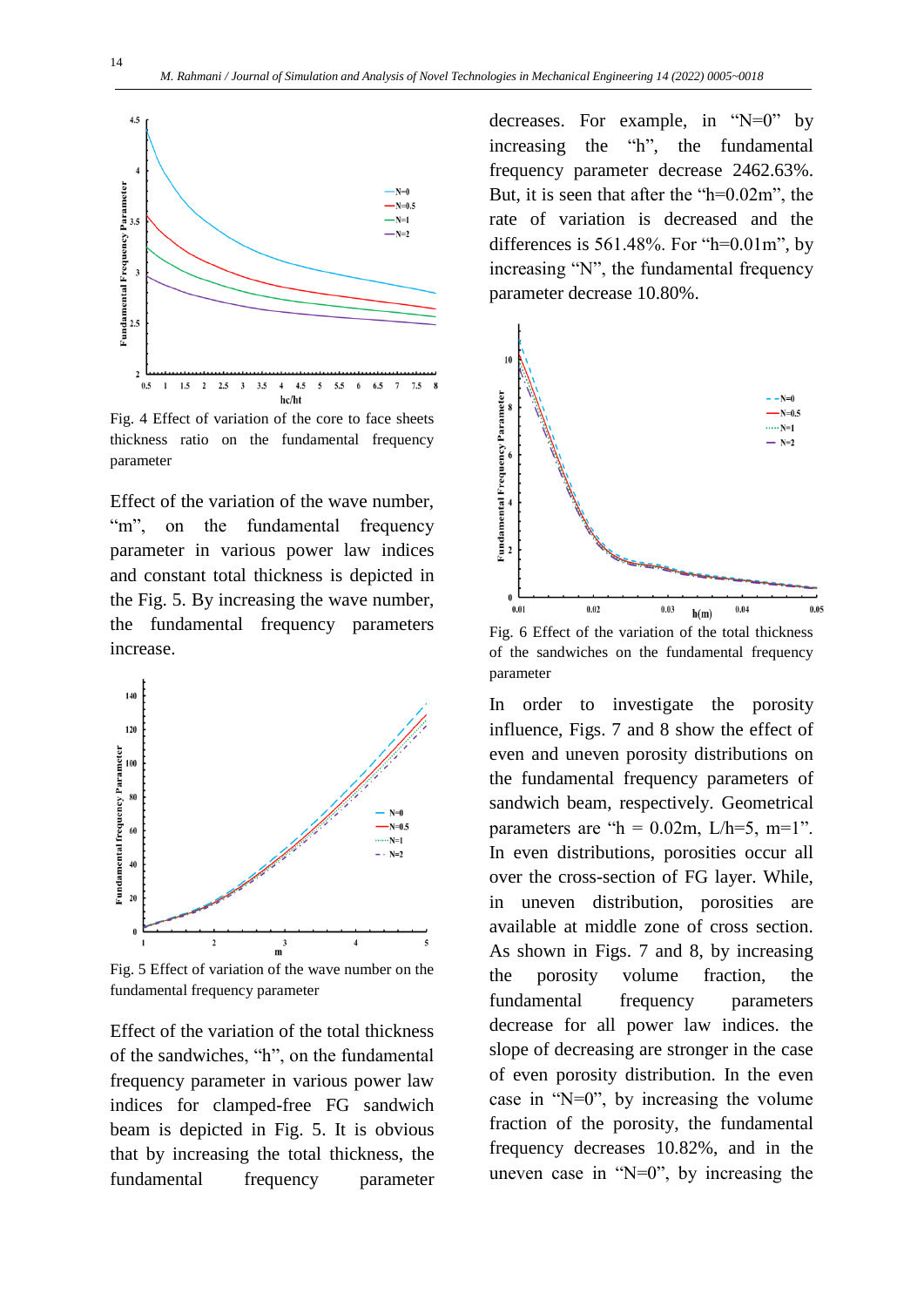volume fraction of the porosity, the fundamental frequency decreases 5.21%



Fig. 7 Fundamental frequency variation versus even porosity.



Fig. 8 Fundamental frequency variation versus uneven porosity

#### **4-Conclusion**

In this study, frequency analysis of 1-8-1 sandwich beams, according to a high order sandwich beam theory was presented. The displacement fields of the face-sheets were considered based on the first order shear deformation theory and the core displacement fields were considered as the polynomial distributions for vertical and horizontal deflections. High order stress resultants and in-plane stresses in the core and thermal stress resultants, and nonlinear strains in the face sheets were considered. All materials were temperature dependent.

A power law distribution was used to model the material properties of the FG face sheets which modified by considering two distributions of porosity. The equations of motion were obtained by Hamilton's principal and solved by using Galerkin method for clamped-free boundary condition. In order to survey the capabilities of this model for free vibration analysis, the results were verified by literature results in a special case. Based on the results, there was a good agreement between them. The following conclusion can be drawn:

- 1. By increasing the temperature, the fundamental frequency parameters decrease.
- 2. While power law index is increased, the amount of ceramic reduces, so the fundamental frequency parameter decreases.
- 3. By increasing the length to thickness ratio, the stability of the structure reduces, so the fundamental frequency parameter decreased.
- 4. In a constant total thickness, with increasing the core to face-sheet thickness ratio in different power law indices, the fundamental frequency parameters decrease. For example, in the value of "hc/ht=0.5", 2-1-2 type, FG faces sandwiches due to the more quantity of ceramic have stiffer structure than the value of "hc/ht=8", 1- 8-1 type, so the fundamental frequency parameter in 2-1-2 type is higher.
- 5. By increasing the wave number, the fundamental frequency parameter increases.
- 6. By increasing the total thickness of the sandwich beams, the fundamental frequency parameter decreases.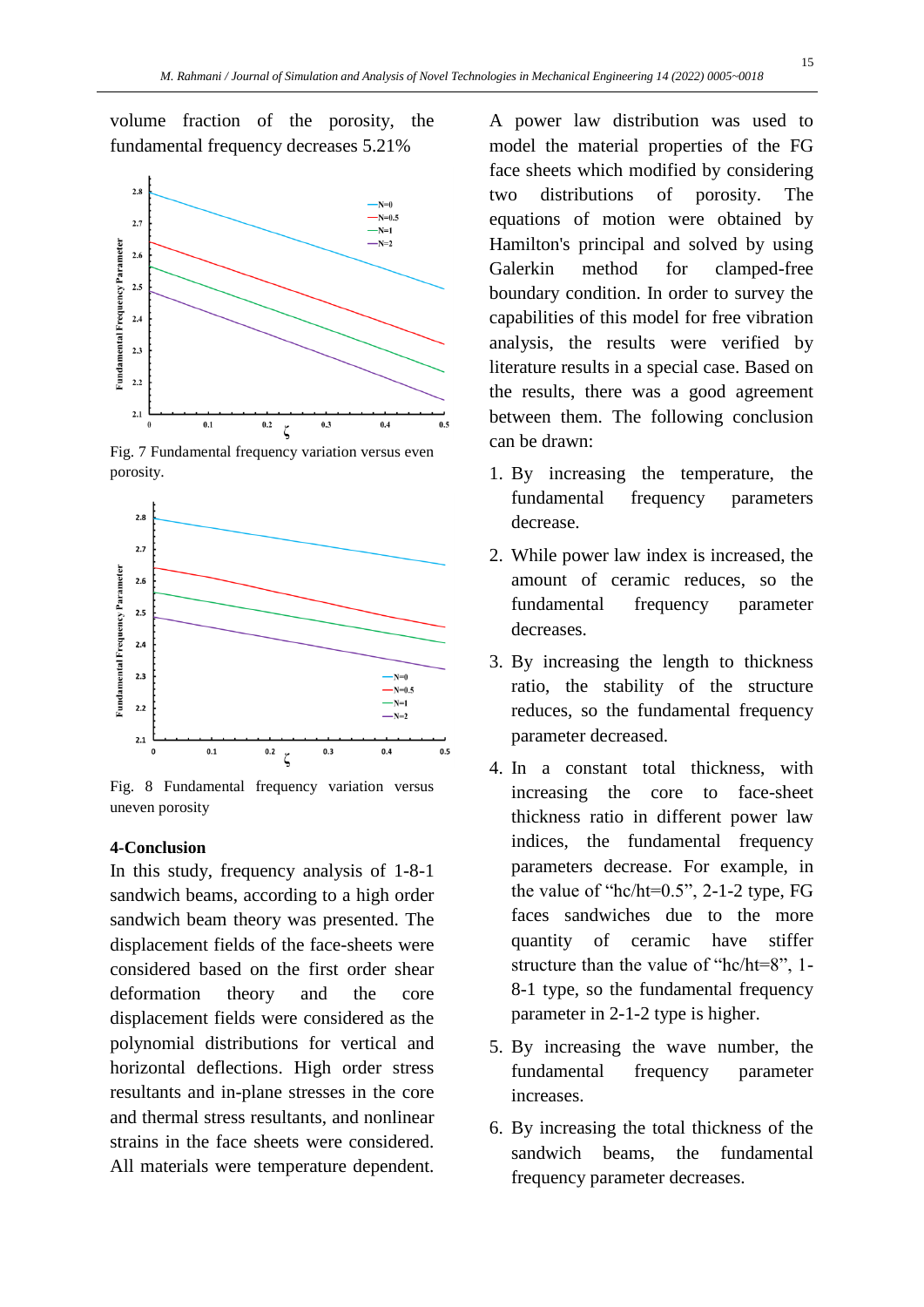7. By increasing the porosity volume fraction in both even and uneven distributions, the fundamental frequency parameter decrease. Also, variation of frequencies in even porosity case is more than uneven case.

## **References**

- [1] Vinson, J. (2018). *The behavior of sandwich structures of isotropic and composite materials*: Routledge.
- [2] Rahmani, M., Mohammadi, Y., & Kakavand, F. (2019). Vibration analysis of sandwich truncated conical shells with porous FG face sheets in various thermal surroundings. *Steel and Composite Structures, 32*(2), 239-252.
- [3] Frostig, Y., Baruch, M., Vilnay, O., & Sheinman, I. (1992). High-order theory for sandwich-beam behavior with transversely flexible core. *Journal of Engineering Mechanics, 118*(5), 1026-1043.
- [4] Fazzolari, F. A. (2018). Generalized exponential, polynomial and trigonometric theories for vibration and stability analysis of porous FG sandwich beams resting on elastic foundations. *Composites Part B: Engineering, 136*, 254-271.
- [5] Chen, D., Kitipornchai, S., & Yang, J. (2016). Nonlinear free vibration of shear deformable sandwich beam with a functionally graded porous core. *Thin-Walled Structures, 107*, 39-48.
- [6] Akbaş, Ş. D. (2017). Thermal effects on the vibration of functionally graded deep beams with porosity. *International Journal of Applied Mechanics, 9*(05), 1750076.
- [7] Bourada, F., Bousahla, A. A., Bourada, M., Azzaz, A., Zinata, A., & Tounsi, A. (2019). Dynamic investigation of porous functionally graded beam using a sinusoidal shear deformation theory. *Wind and Structures, 28*(1), 19-30.
- [8] Li, C., Shen, H.-S., & Wang, H. (2019). Nonlinear vibration of sandwich beams with functionally graded negative Poisson's ratio honeycomb core. *International Journal of Structural Stability and Dynamics, 19*(03), 1950034.
- [9] Wu, H., Kitipornchai, S., & Yang, J. (2015). Free vibration and buckling analysis of sandwich beams with functionally graded carbon nanotube-

reinforced composite face sheets. *International Journal of Structural Stability and Dynamics, 15*(07), 1540011.

- [10] Xu, G.-d., Zeng, T., Cheng, S., Wang, X. h., & Zhang, K. (2019). Free vibration of composite sandwich beam with graded corrugated lattice core. *Composite Structures, 229*, 111466.
- [11] Li, M., Du, S., Li, F., & Jing, X. (2020). Vibration characteristics of novel multilayer sandwich beams: Modelling, analysis and experimental validations. *Mechanical Systems and Signal Processing, 142*, 106799.
- [12] Li, Y., Dong, Y., Qin, Y., & Lv, H. (2018). Nonlinear forced vibration and stability of an axially moving viscoelastic sandwich beam. *International Journal of Mechanical Sciences, 138*, 131-145.
- [13] Şimşek, M., & Al-Shujairi, M. (2017). Static, free and forced vibration of functionally graded (FG) sandwich beams excited by two successive moving harmonic loads. *Composites Part B: Engineering, 108*, 18-34.
- [14] Nguyen, T.-K., Vo, T. P., Nguyen, B.-D., & Lee, J. (2016). An analytical solution for buckling and vibration analysis of functionally graded sandwich beams using a quasi-3D shear deformation theory. *Composite Structures, 156*, 238-252.
- [15] Kahya, V., & Turan, M. (2018). Vibration and stability analysis of functionally graded sandwich beams by a multi-layer finite element. *Composites Part B: Engineering, 146*, 198-212.
- [16] Tossapanon, P., & Wattanasakulpong, N. (2016). Stability and free vibration of functionally graded sandwich beams resting on two-parameter elastic foundation. *Composite Structures, 142*, 215-225.
- [17] Amirani, M. C., Khalili, S., & Nemati, N. (2009). Free vibration analysis of sandwich beam with FG core using the element free Galerkin method. *Composite Structures, 90*(3), 373-379.
- [18] Pradhan, S., & Murmu, T. (2009). Thermo-mechanical vibration of FGM sandwich beam under variable elastic foundations using differential quadrature method. *Journal of Sound and Vibration, 321*(1-2), 342-362.
- [19] Mashat, D. S., Carrera, E., Zenkour, A. M., Al Khateeb, S. A., & Filippi, M. (2014). Free vibration of FGM layered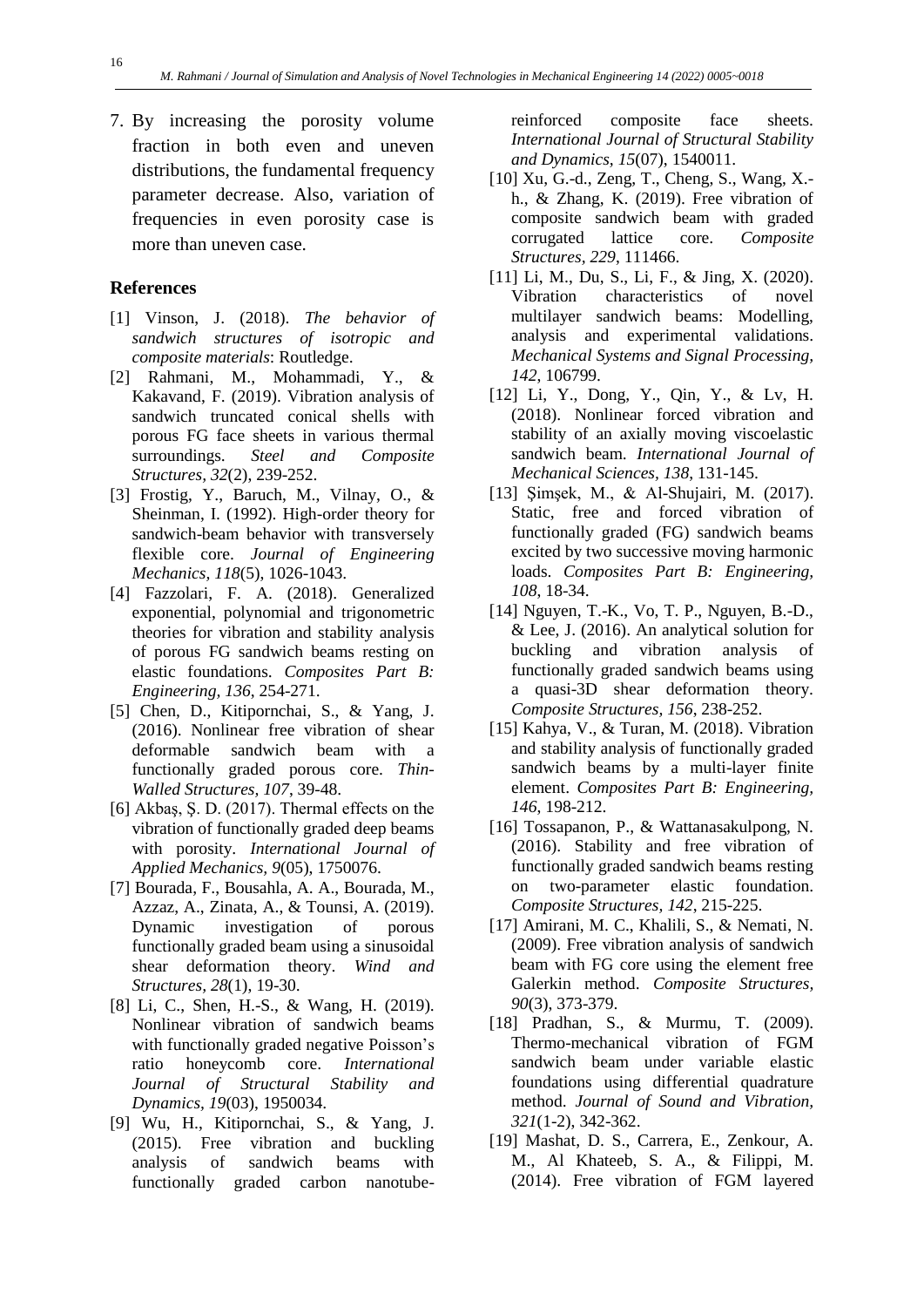beams by various theories and finite elements. *Composites Part B: Engineering, 59*, 269-278.

- [20] Nguyen, T.-K., Nguyen, T. T.-P., Vo, T. P., & Thai, H.-T. (2015). Vibration and buckling analysis of functionally graded sandwich beams by a new higher-order shear deformation theory. *Composites Part B: Engineering, 76*, 273-285.
- [21] Vo, T. P., Thai, H.-T., Nguyen, T.-K., Inam, F., & Lee, J. (2015). A quasi-3D theory for vibration and buckling of functionally graded sandwich beams. *Composite Structures, 119*, 1-12.
- [22] Yang, Y., Lam, C., Kou, K., & Iu, V. (2014). Free vibration analysis of the functionally graded sandwich beams by a meshfree boundary-domain integral equation method. *Composite Structures, 117*, 32-39.
- [23] Abdolahi, I., & Yas, M. (2014). Vibration Analysis of Timoshenko Beam Reinforced With Boron-Nitride Nanotube on Elastic Bed. *Journal of Simulation and Analysis of Novel Technologies in Mechanical Engineering, 7*(3), 1-12.
- [24] Farahani, H., Barati, F., Nejati, M., & Batmani, H. (2013). Vibration Analysis of Thick Functionally Graded Beam under Axial Load Based on Two-Dimensional Elasticity Theory and Generalized Differential Quadrature. *Journal of Simulation and Analysis of Novel Technologies in Mechanical Engineering, 6*(2), 59-71.
- [25] Pirmoradian, M., & Karimpour, H. (2017). Parametric resonance and jump analysis of a beam subjected to periodic mass transition. *Nonlinear Dynamics, 89*(3), 2141-2154.
- [26] Pirmoradian, M., Torkan, E., & Toghraie, D. (2020). Study on size-dependent vibration and stability of DWCNTs subjected to moving nanoparticles and embedded on two-parameter foundations. *Mechanics of Materials, 142*, 103279.
- [27] Pirmoradian, M., Torkan, E., Zali, H., Hashemian, M., & Toghraie, D. (2020). Statistical and parametric instability analysis for delivery of nanoparticles through embedded DWCNT. *Physica A: Statistical Mechanics and Its Applications, 554*, 123911.
- [28] Torkan, E., Pirmoradian, M., & Hashemian, M. (2017). Occurrence of

parametric resonance in vibrations of rectangular plates resting on elastic foundation under passage of continuous series of moving masses. *Modares Mechanical Engineering, 17*(9), 225-236.

- [29] Torkan, E., Pirmoradian, M., & Hashemian, M. (2019). Dynamic instability analysis of moderately thick rectangular plates influenced by an orbiting mass based on the first-order shear deformation theory. *Modares Mechanical Engineering, 19*(9), 2203-2213.
- [30] Torkan, E., & Pirmoradian, M. (2019). Efficient higher-order shear deformation theories for instability analysis of plates carrying a mass moving on an elliptical path. *Journal of Solid Mechanics, 11*(4), 790-808.
- [31] Heydari, E., Mokhtarian, A., Pirmoradian, M., Hashemian, M., & Seifzadeh, A. (2020). Sound transmission loss of a porous heterogeneous cylindrical nanoshell employing nonlocal strain gradient and first-order shear deformation assumptions. *Mechanics Based Design of Structures and Machines*, 1-22.
- [32] Heydari, E., Mokhtarian, A., Pirmoradian, M., Hashemian, M., & Seifzadeh, A. (2021). Acoustic wave transmission of double-walled functionally graded cylindrical microshells under linear and nonlinear temperature distributions using modified strain gradient theory. *Thin-Walled Structures, 169*, 108430.
- [33] Mohammadi, Y., H Safari, K., & Rahmani, M. (2016). Free vibration analysis of circular sandwich plates with clamped FG face sheets. *Journal of Simulation and Analysis of Novel Technologies in Mechanical Engineering, 9*(4), 631-646.
- [34] Rahmani, M., Mohammadi, Y., Kakavand, F., & Raeisifard, H. (2020). Vibration analysis of different types of porous FG conical sandwich shells in various thermal surroundings. *Journal of Applied and Computational Mechanics, 6*(3), 416-432.
- [35] Reddy, J. N. (2003). *Mechanics of laminated composite plates and shells: theory and analysis*: CRC press.
- [36] Dariushi, S., & Sadighi, M. (2014). A new nonlinear high order theory for sandwich beams: An analytical and experimental